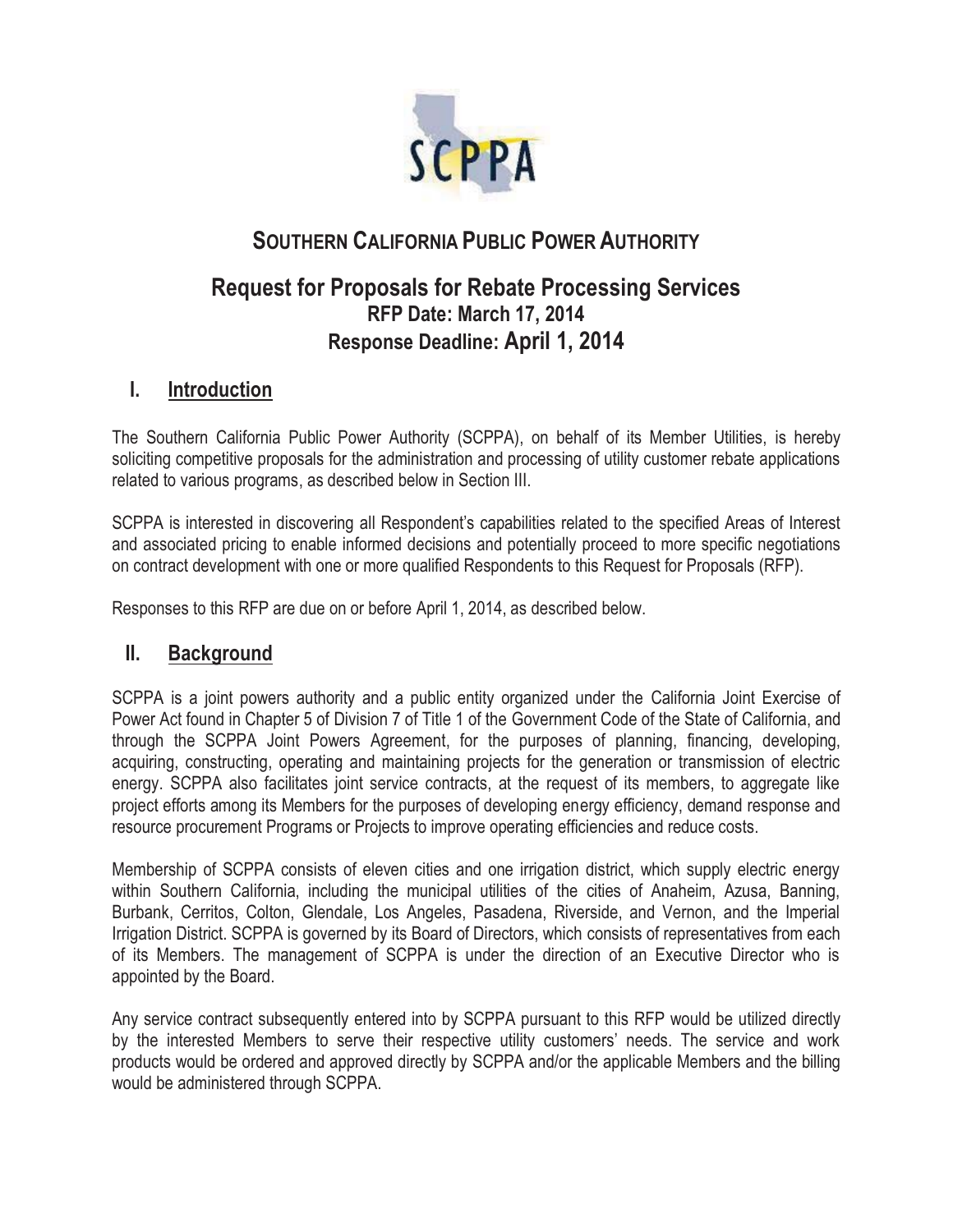#### **III. Areas of Interest**

Certain SCPPA Members have expressed interest in securing the services of an independent, 3rd party to administer and process the multitudes of customer rebate requests that are received for various Utility incentive programs related to many customer services, including but not limited to energy efficiency, renewable energy/distributed generation, and electric vehicles to meet the needs of their municipalities as follows:

- 1. **Review of existing rebate programs for assessment of existing application processing procedures, including:**
	- $\bullet$  Make recommendations on potential improvements to increase efficiencies for the customer and the utility, while reducing costs
	- $\bullet$ Be able to perform and provide any all application processing improvements
- 2. **Provide full-scale rebate application processing services, including but not limited to:**
	- Review all rebate applications and incentive claims to ensure completeness and Program eligibility
	- Perform all related customer service-related functions by serving as the interface with Utility customers to answer questions, assist with rebate application completion, via e-mail, telephone or in person
	- Track and enforce application due dates and milestones

#### 3. **Provide rebate and/or incentive distribution services:**

- Responsible for disbursement and delivery of all incentives and rebates to customers
- Monitor and track Utility Program-specific funding to contain spending within Utility-specified amounts
- Develop and manage a rebate tracking tool for Utilities and/or an on-line tool for customers to be able to easily understand the funding availability for specific rebate or incentive Programs.

#### 4. **Perform Installation/Compliance Inspections**

- Schedule and Coordinate Installation/Compliance Inspections
- Conduct inspections to insure the Program participant and related equipment are in compliance with Program guidelines and requirements, as directed by the Utility

#### 5. **Provide reporting and analytical service**

- Develop tools and methodologies to provide timely information to the Utility on all Program performance metrics
- Assist the Utility in evaluating and assessing Program performance

#### 6. **Provide assistance with Policy development**

• Serve as independent and objective party to provide insight and guidance on local, state and possibly federal policy development in support of Utility program development and enhancements.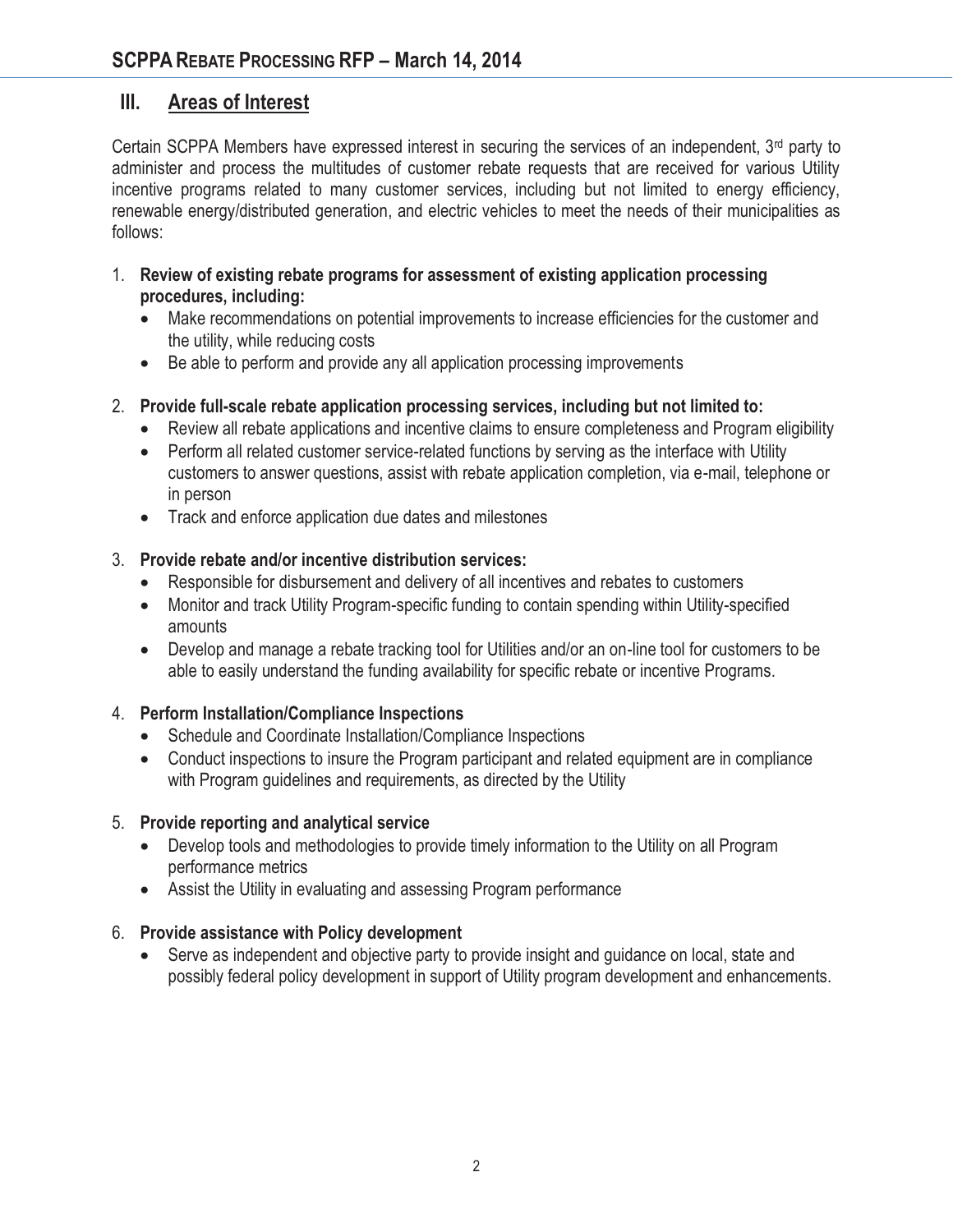## **Timeline / Schedule\***

| <b>SCPPA RFP for Rebate Processing Selection Process</b> |                       |  |
|----------------------------------------------------------|-----------------------|--|
| <b>Schedule of Requirements</b>                          | <b>Target Date(s)</b> |  |
| <b>Issue RFP</b>                                         | March 14, 2014        |  |
| Responses Due                                            | April 1, 2014         |  |
| <b>Review of Responses</b>                               | April 1-4, 2014       |  |
| Interviews (if necessary)                                | April 7-11, 2014      |  |
| Selection of Respondent(s)                               | April 14-18, 2014     |  |

**\***Timeline/Schedule is subject to change.

### **IV. Proposal Submission Required Elements**

#### **1. Transmittal Letter Content:**

- a. A brief statement of the Respondent's understanding of the work to be done and commitment to perform the work as scheduled, including:
	- i) statement of work specifications; and
	- ii) reference to any proposed contractual terms and conditions required by the Respondent; and
	- iii) a summary of exceptions taken to the RFP requirements or SCPPA's boilerplate Professional Services Agreement, presented in Attachment 1, as would typically be used to develop a contractual Agreement between SCPPA and any successful Respondent(s) to this RFP; and
	- iv) any and all expectations from SCPPA including, but not limited to: requirements definitions, strategy refinement, and staffing requirements to support the proposed project or program implementation.
- b. An officer authorized to bind must sign the proposal on behalf of the Respondent and must include the following declarations on the transmittal letter:

"This proposal is genuine, and not sham or collusive, nor made in the interest or in behalf of any person not herein named; the Respondent has not directly or indirectly induced or solicited any other Respondent to put in a sham bid, or any other person, firm or corporation to refrain from submitting a proposal; and the Respondent has not in any manner sought by collusion to secure for themselves an advantage over any other Respondent."

- **2. Respondent Information**: Provide legal name of Company or Individual, physical street address, the name(s) and title(s) of the individual(s) authorized to represent the Respondent, including telephone number(s) and email address(es).
- **3. Proposal:** Proposals must include a description of the proposed project or program, how it meets (or does not meet) each of the objectives of this RFP, and a detailed description addressing all of the Areas of Interest. Respondents may also include additional services, products, tasks, task elements and/or functions that may not be part of or included in the RFP, but are deemed by the Respondent to be pertinent and potentially valuable to SCPPA or its Members. SCPPA will have full discretionary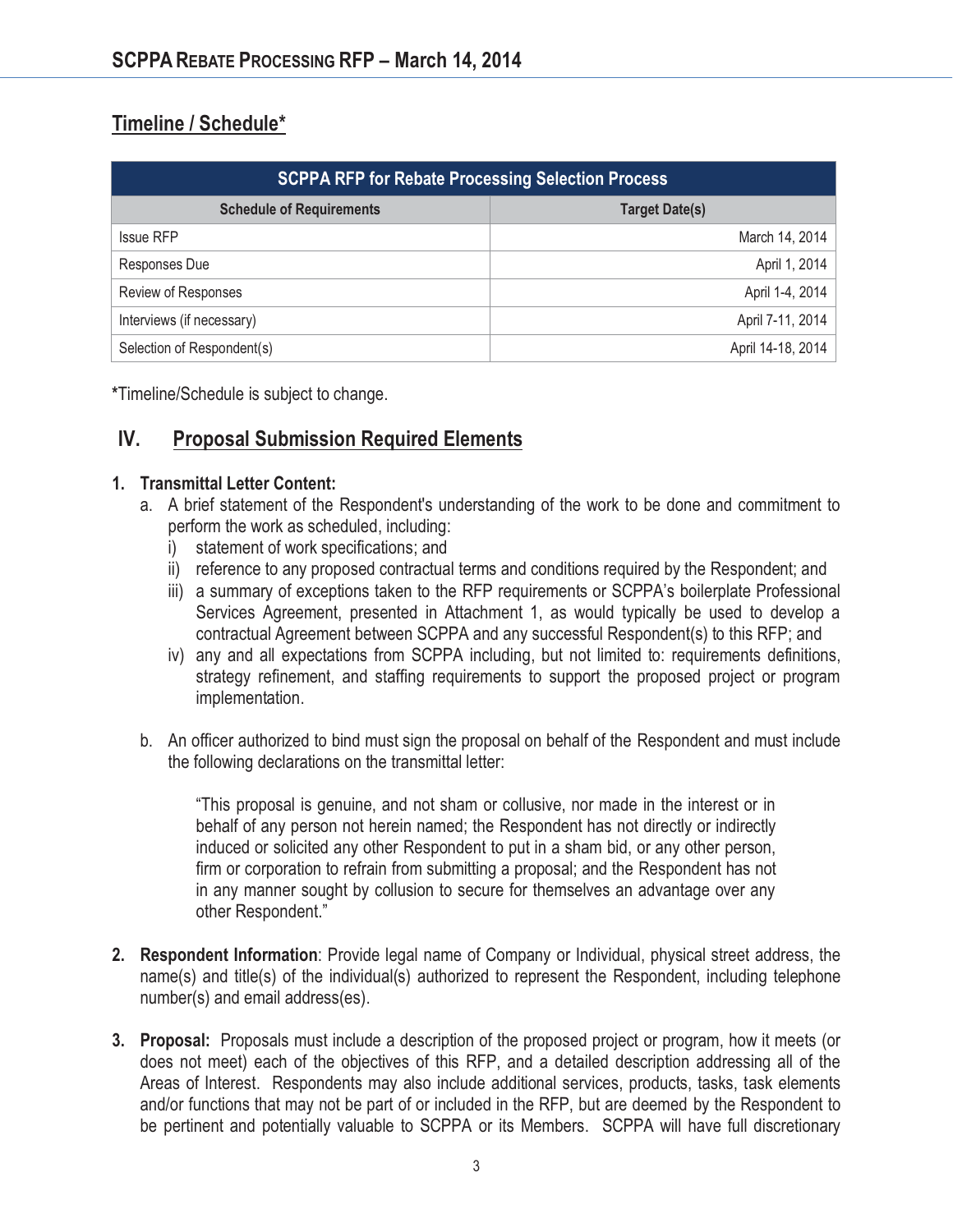authority to consider, accept and/or reject without cause such supplemental information that is not directly requested, included in or made part of the RFP.

- **4. Fees:** Pricing in all Proposals should be made based on good faith estimates of the requirements defined in this RFP. Please include all necessary details of specific examples or estimates of the fees, labor rates and service charges. Describe how the fees, rates or charges will be determined. Respondents shall also be prepared to provide a breakdown of the applicable overheads and fringe benefit costs that are part of any labor rates and other direct costs associated with the services to be performed.
- **5. Experience:** Respondent shall clearly identify project participants and management team, including:
	- a. Describe your firm's experience as may be applicable to this RFP, your organizational structure, management qualifications, and other contract related qualifications, including number of years firm has been in business.
	- b. Specify key employees and describe their qualifications, experience and duties related to this RFP, including the office location(s) where work will be performed, in addition to the physical street address referenced above.
	- c. Provide a commitment statement for the retention and use of key employees as proposed, their availability to initiate and sustain the proposal, as well as planned supplemental employees if key personnel are not available to assure project delivery.
	- d. State whether Respondent will use subcontractors to perform services pursuant to the contract. Should the use of subcontractors be offered, the Respondent shall provide the same assurances of competence for the subcontractor, plus the demonstrated ability to manage and supervise the subcontracted work. Subcontractors shall not be allowed to further subcontract with others for work. The provisions of any contract resulting from this RFP shall apply to all subcontractors in the same manner as to the Respondent.
	- e. Respondent shall indicate any and all pending litigation that could affect the viability of Respondent's proposal, continuance of existing contracts, operation or financial stability.

#### **6. References:**

- a. Describe whether the Respondent has, within the last five (5) years, rendered any service to SCPPA or to any of SCPPA's Members, either as a contractor or subcontractor, either under the current Respondent's name or any other name or organization. If so, please provide details (status as prime or subcontractor, brief description of the contract, contract start and end date, the contract administrator name, and total actual contract expenditures).
- b. If the Respondent has not rendered any service within the last five (5) years to SCPPA or to any of SCPPA's Members, then please provide references over that period with the details described above including the counterparty for which services were provided.
- c. Identify existing related or relevant projects or programs which Respondent developed and/or operates that would demonstrate Respondent's capabilities in this area.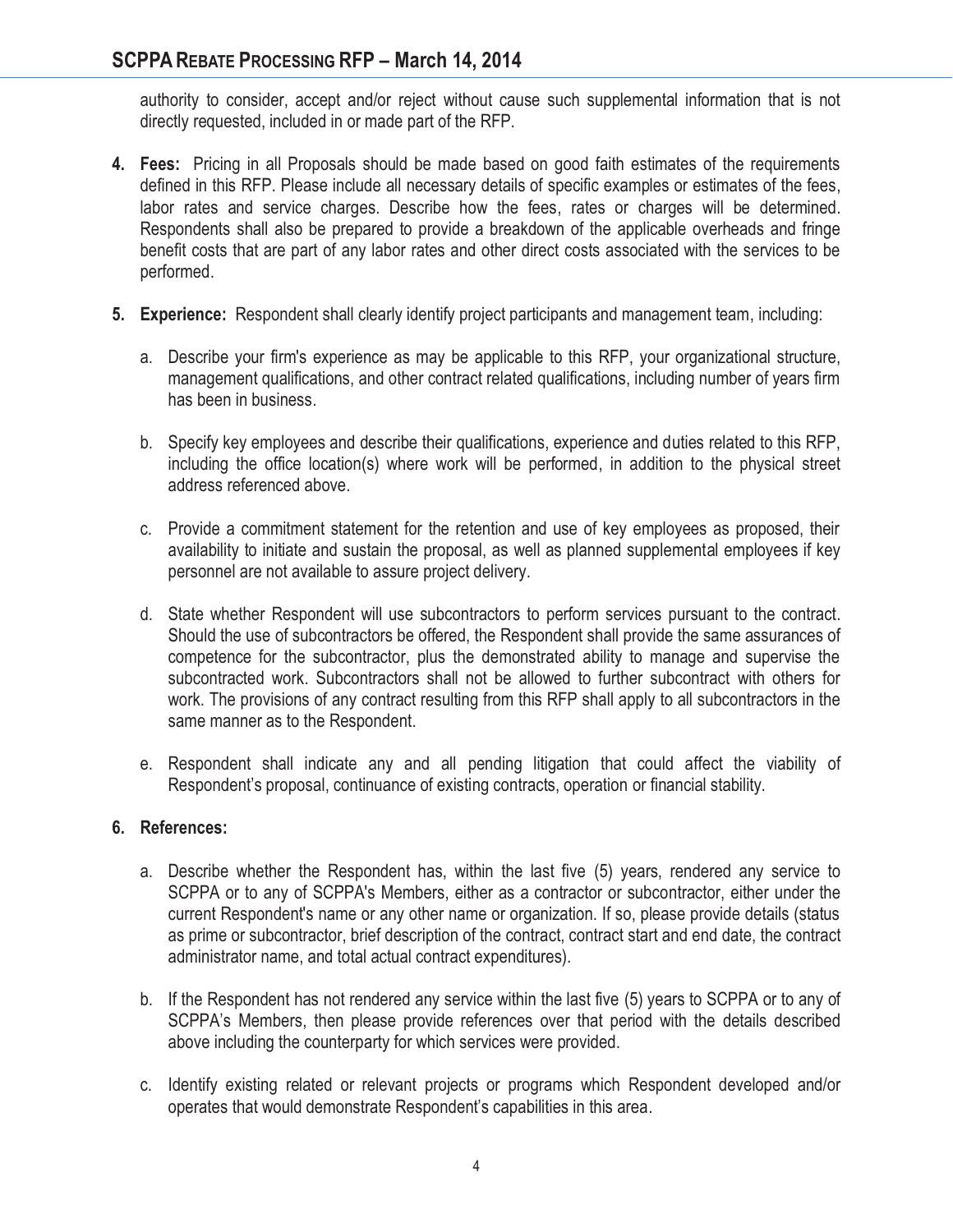d. Describe relevant program development and implementation experience, approach, and provide a list of references for similar projects completed.

## **V. Proposal Submission Delivery Requirements**

There will not be an initial Respondent's conference associated with this RFP. Clarification questions may be addressed to RebateProcessingRFP@scppa.org .

One (1) hard copy of your response, including a transmittal letter of authentic offer with wet-ink authority signature, and any supporting documentation should be delivered no later than 5:00PMPST on April 1, 2014 to:

> Southern California Public Power Authority Rebate Processing RFP 1160 Nicole Court Glendora, California 91740

One (1) electronic copy of your proposal should also be delivered to the address above, preferably on a CD or USB flash drive, or alternatively e-mailed to RebateProcessingRFP@scppa.org no later than the time and date referenced above.

No contact should be made with the Board of Directors, committees or working group representatives, or SCPPA Members concerning this RFP.

All information received by SCPPA in response to this RFP is subject to the California Public Records Act and may be subject to the California Brown Act and all submissions may be subject to review in the event of an audit.

### **VI. Terms and Conditions**

- 1. SCPPA reserves the right to cancel this RFP at any time, reject any and all proposals and to waive irregularities.
- 2. SCPPA shall determine at its sole discretion the value of any and/or all proposals including price and non-price attributes.
- 3. Proposals may be sub-divided or combined with other proposals, at SCPPA's sole discretion.
- 4. SCPPA shall perform an initial screening evaluation to identify and eliminate any proposals that are, for example, not responsive to the RFP, do not meet the minimum requirements set forth in the RFP, are not economically competitive with other proposals, or are submitted by Respondents that lack appropriate creditworthiness, sufficient financial resources, or qualifications to provide dependable and reliable services for this RFP.
- 5. SCPPA reserves the right to submit follow up questions or inquiries to request clarification of information submitted and to request additional information from any one or more of the Respondents.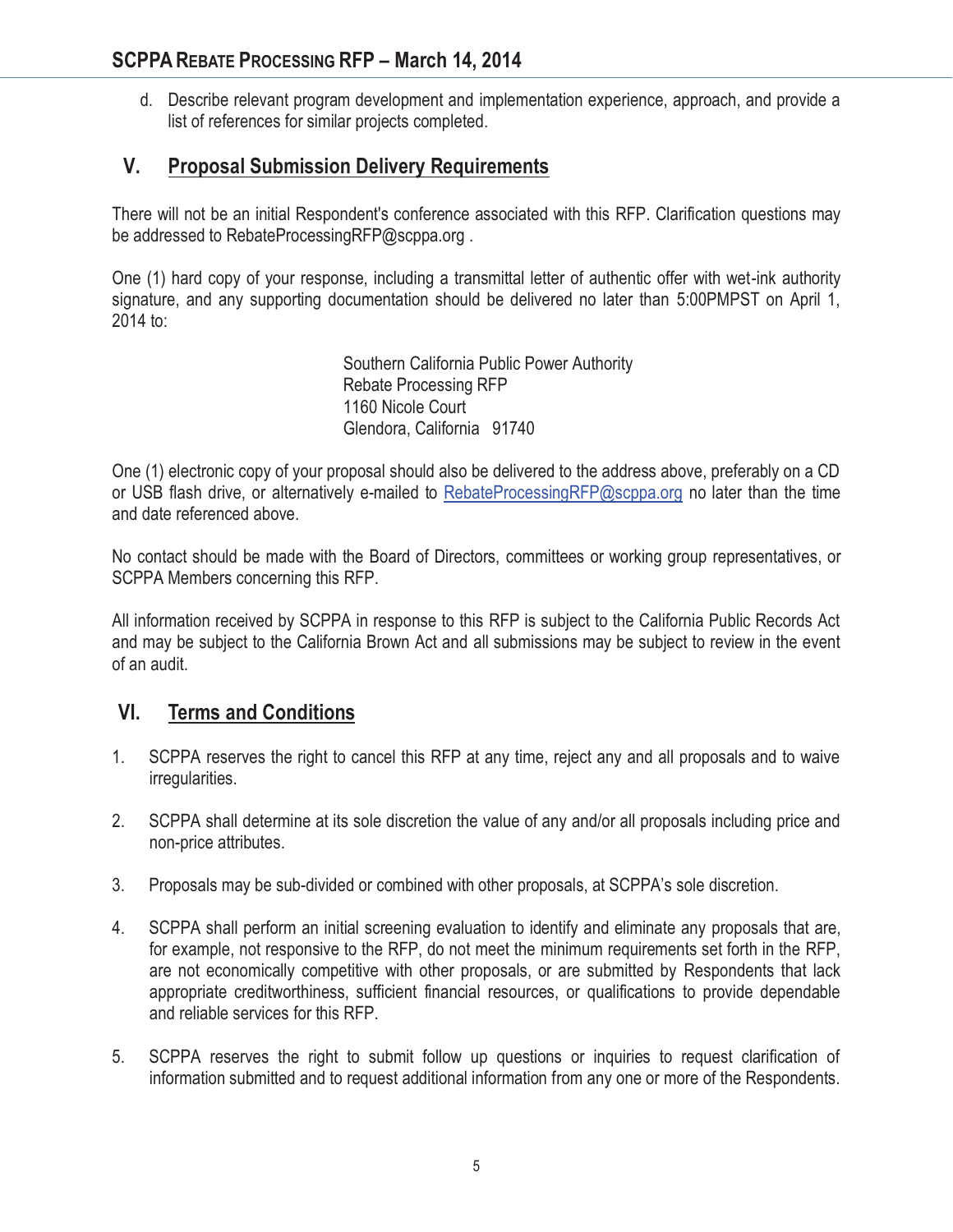#### **SCPPA REBATE PROCESSING RFP - March 14, 2014**

- 6. SCPPA reserves the right, without qualification and in its sole discretion, to accept or reject any or all proposals for any reason without explanation to the Respondent, or to make any award to that Respondent, who, in the opinion of SCPPA, will provide the most value to SCPPA and its Members.
- 7. SCPPA may decline to enter into any potential engagement agreement or contract with any Respondent, terminate negotiations with any Respondent, or to abandon the request for proposal process in its entirety.
- 8. SCPPA reserves the right to make an award, at its sole discretion, irrespective of price or technical ability, if SCPPA determines that to do so would result in the greatest value to SCPPA and its Members.
- 9. Those Respondents who submit proposals agree to do so without legal recourse against SCPPA, its Members, their directors, officers, employees and agents for rejection of their proposal(s) or for failure to execute or act on their proposal for any reason.
- 10. SCPPA shall not be liable to any Respondent or party in law or equity for any reason whatsoever for any acts or omissions arising out of or in connection with this RFP.
- 11. SCPPA shall not be liable for any costs incurred by any Respondents in preparing any information for submission in connection with this RFP process or any and all costs resulting from responding to this RFP. Any and all such costs whatsoever shall remain the sole responsibility of the Respondent.
- 12. SCPPA may require certain performance assurances from Respondents prior to entering into negotiations for work that may result from this RFP. Such assurances may potentially include a requirement that Respondents provide some form of performance security.
- 13. Prior to contract award, the successful Respondent shall supply a detailed breakdown of the applicable overheads and fringe benefit costs that are part of the labor rates and other direct costs associated with the services to be performed.
- 14. SCPPA Members, either collectively or individually may contact Respondents to discuss or enter into negotiations regarding a proposal. SCPPA is not responsible or liable for individual Members interactions with the Respondent which are not entirely conducted through SCPPA or at SCPPA's option or election to engage the Respondent as defined within the RFP.
- 15. Submission of a Proposal constitutes acknowledgement that the Respondent has read and agrees to be bound by the terms and specifications of this RFP and any addenda subsequently issued by SCPPA.
- 16. Information in this RFP is accurate to the best of SCPPA's and its Members' knowledge but is not guaranteed to be correct. Respondents are expected to complete all of their due diligence activities prior to entering into any final contract negotiations with SCPPA.
- 17. SCPPA reserves the right to reject any Proposal for any reason without cause. SCPPA reserves the right to enter into relationships with more than one Respondent, can choose not to proceed with any Respondent with respect to one or more categories of services, and can choose to suspend this RFP or to issue a new RFP that would supersede and replace this RFP.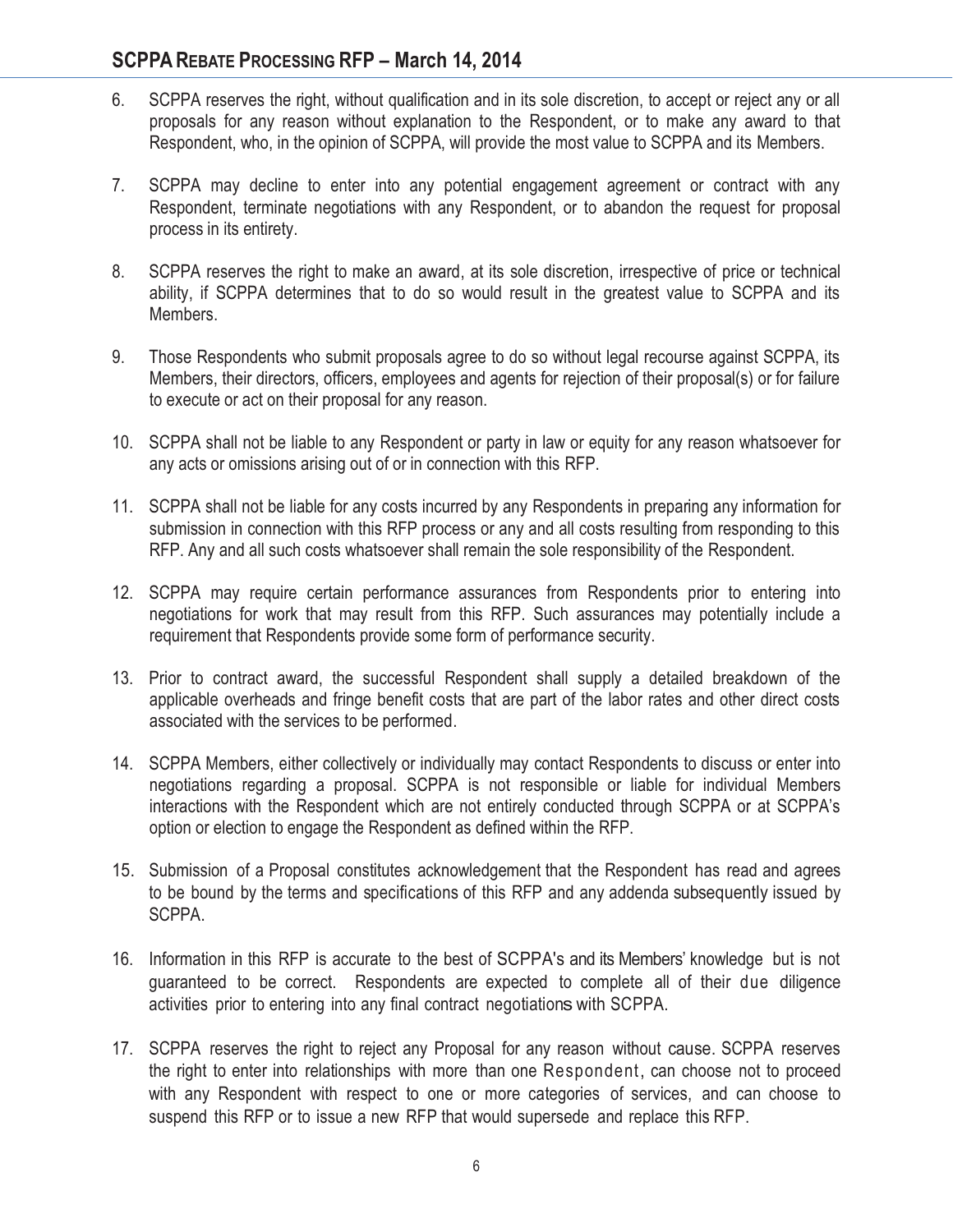### **VII. Additional Requirements for Proposal**

- **1. Consideration of Responses:** Submitted proposals should be prepared simply and economically, without the inclusion of unnecessary promotional materials. Proposals should be submitted on recycled paper that has a minimum of thirty percent (30%) post-consumer recycled content and duplex copied (double-sided pages) where possible.
- **2. Insurance, Licensing, or other Certification:** If selected, the Respondent will be required to maintain sufficient insurance, licenses, or other required certifications for the type of work being performed. SCPPA or its Members may require specific insurance coverage to be established and maintained during the course of work and as a condition of award or continuation of contract.
- **3. Non-Discrimination/Equal Employment Practices/Affirmative Action Plan:** If selected, the Respondent and each of its known subcontractors may be required to complete and file an acceptable Affirmative Action Plan. The Affirmative Action Plan may be set forth in the form required as a business practice by the Department of Water and Power of the City of Los Angeles which is SCPPA's largest Member.
- **4. Living Wage Ordinance:** If selected, the Respondent may be required to comply with the applicable provisions of the City of Los Angles Living Wage Ordinance and the City of Los Angeles Service Contract Workers Retention Ordinance. The Living Wage Ordinance provisions are found in Section 10.36 of the Los Angeles City Administrative Code; and the Service Contract Workers Retention Ordinance are found in Section 10.37 of the Los Angeles Administrative Code (SCWRO/LW0).
- **5. Prevailing Wage Rates:** If selected, the Respondent will be required to conform to prevailing wage rates applicable to the location(s) where any work is being performed. Workers shall be paid not less than prevailing wages pursuant to determinations of the Director of Industrial Relations as applicable in accordance with the California Labor Code. To access the most current information on effective determination rates, Respondent shall contact:

Department of Industrial Relations Division of Labor Statistics and Research PO Box 420603, San Francisco, CA 94142-0603 Division Office Telephone: (415) 703-4780 Prevailing Wage Unit Telephone: (415) 703-4774 Web: http://www.dir.ca.gov/dlsr/DPreWageDetermination.htm

- **6. Child Support Policy:** If selected, Respondent may be required to comply with the City of Los Angeles Ordinance No. 172401, which requires all contractors and subcontractors performing work to comply with all reporting requirements and wage earning assignments and wage earning assignments relative to court ordered child support.
- **7. Supplier Diversity:** Respondents shall take reasonable steps to ensure that all available business enterprises, including Small Business Enterprises (SBEs) and Disabled Veteran Business Enterprises (DVBEs) have an equal opportunity to compete for and participate in the work being requested by this RFP. Efforts to obtain participation of SBEs, DVBEs, and other business enterprises may reasonably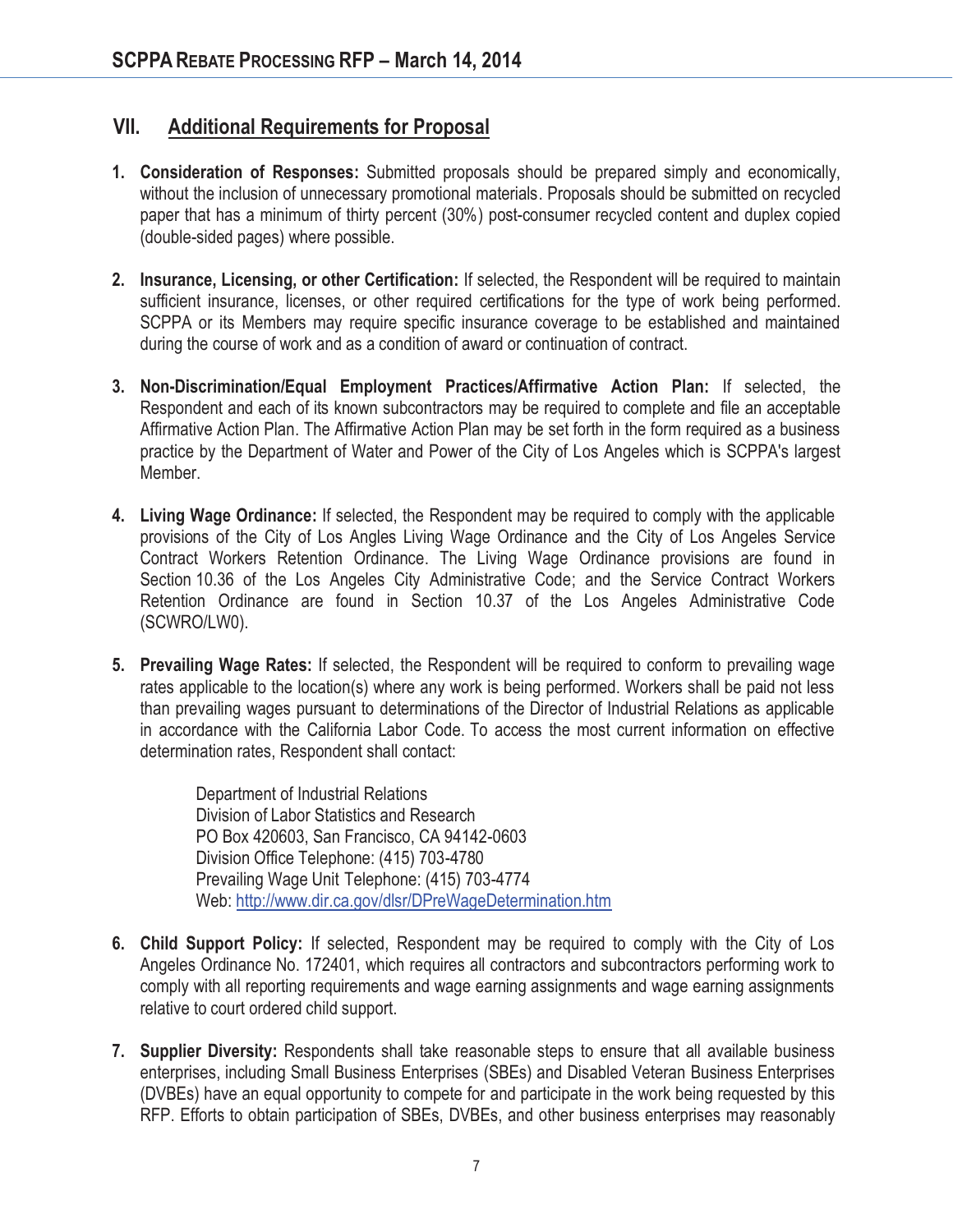#### **SCPPA REBATE PROCESSING RFP - March 14, 2014**

be expected to produce a twenty percent (20%) participation goal for SBEs and a three percent (3%) participation goal for DVBEs. For the purpose of this RFP, SCPPA's Supplier Diversity program is modeled after that of the Los Angeles Department of Water and Power. Further information concerning the Supplier Diversity Program may be obtained from the Supply Chain Services Division of the Los Angeles Department of Water and Power.

- **8. SCPPA-Furnished Property:** SCPPA or a Member's utility drawings, specifications, and other media furnished for the Respondent's use shall not be furnished to others without written authorization from SCPPA or the applicable Member(s).
- **9. Contractor-Furnished Property**: Upon completion of all work under any agreement developed as a result of this RFP, ownership and title to reports, documents, drawings, specifications, estimates, and any other document produced as a result of the agreement shall automatically be vested to SCPPA and no further agreement will be necessary for the transfer of ownership to SCPPA. SCPPA has the sole right to distribute, reproduce, publish, license, or grant permission to use all or a portion of the deliverable documentation, work product or presentations as it determines in its sole discretion.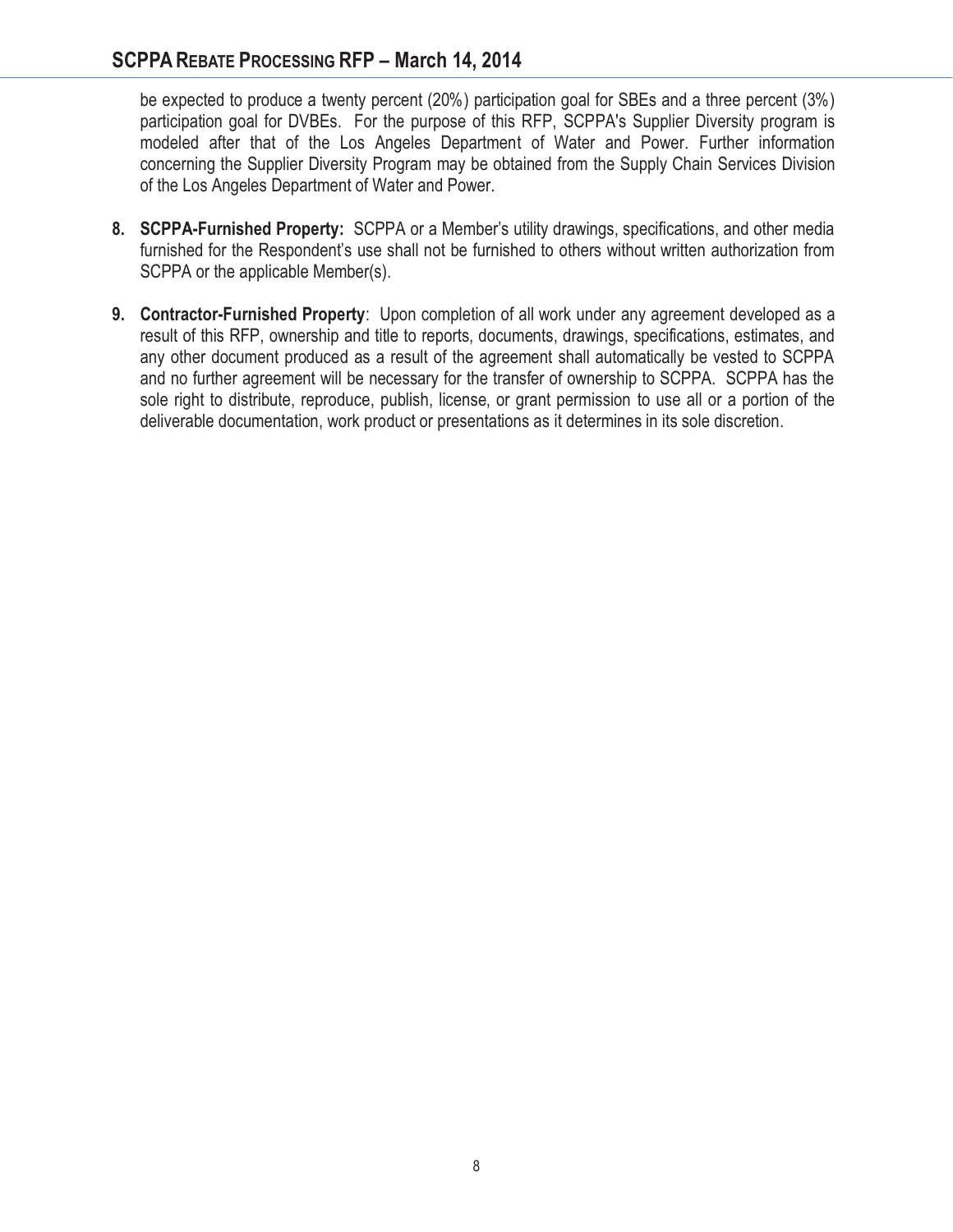## **MASTER PROFESSIONAL SERVICES AGREEMENT BETWEEN SOUTHERN CALIFORNIA PUBLIC POWER AUTHORITY AND [… NAME OF CONSULTANT …] (SCPPA Contract No. \_\_\_\_)**

This MASTER PROFESSIONAL SERVICES AGREEMENT ("Agreement") is dated as of [ . . . INSERT DATE . . .], by and between [...NAME OF FIRM/INDIVIDUAL..] ("Consultant"), a [... need legal status of entity such as an individual, corporation, llc or other ... ], located at [...BUSINESS/MAILING ADDRESS...] and the Southern California Public Power Authority ("SCPPA"), a joint powers agency created pursuant to the laws of the State of California, with offices at 1160 Nicole Court, Glendora, California 91740. SCPPA and Consultant are also referred to individually as ("Party") and together as ("Parties").

WHEREAS, SCPPA member utilities ("Members") are engaged in the generation, transmission, and distribution of electrical energy to retail customers; and

WHEREAS, SCPPA has a need for professional and technical services including studies and reports to improve upon and better facilitate SCPPA's services to its Members, while SCPPA's Members have a need for such services to continue to provide electric utility service and to improve upon and better facilitate such service in their respective communities; and

WHEREAS, Consultant is qualified and capable of providing such services;

NOW, THEREFORE, in consideration of the promises herein and for other good and valuable consideration, the parties agree as follows:

- 1. Services to be Provided: SCPPA engages the Consultant to perform all services and related tasks further described in a Scope of Services (or "Services") to be set forth in a separate task order ("Task Order") substantially in the form attached hereto as Exhibit A. A Task Order may be made on behalf of SCPPA and/or one or more Members and in all cases shall be signed by the Consultant, SCPPA and the participating Member(s). Consultant will perform the Services at the direction of and on behalf of SCPPA and/or the Members who have signed a Task Order. There may be one or more Task Orders associated with this Agreement. A Task Order may be amended only upon written agreement executed by Consultant, SCPPA and the participating Member(s).
- 2. Independent Contractor: Consultant is an independent contractor, is not an employee of SCPPA or any SCPPA Member and shall not be entitled to any benefits or rights, including, but not limited to, sick leave, vacation leave, holiday pay, worker's compensation or other insurance benefits. Consultant shall furnish the Services in its own manner and method except as required by this Agreement. Consultant shall have no authority, express or implied, to act on behalf of or bind SCPPA or its Members in any capacity whatsoever as agents or otherwise. Consultant may use the services of subcontractors to perform a portion of its obligations under this Agreement with the prior written approval of SCPPA.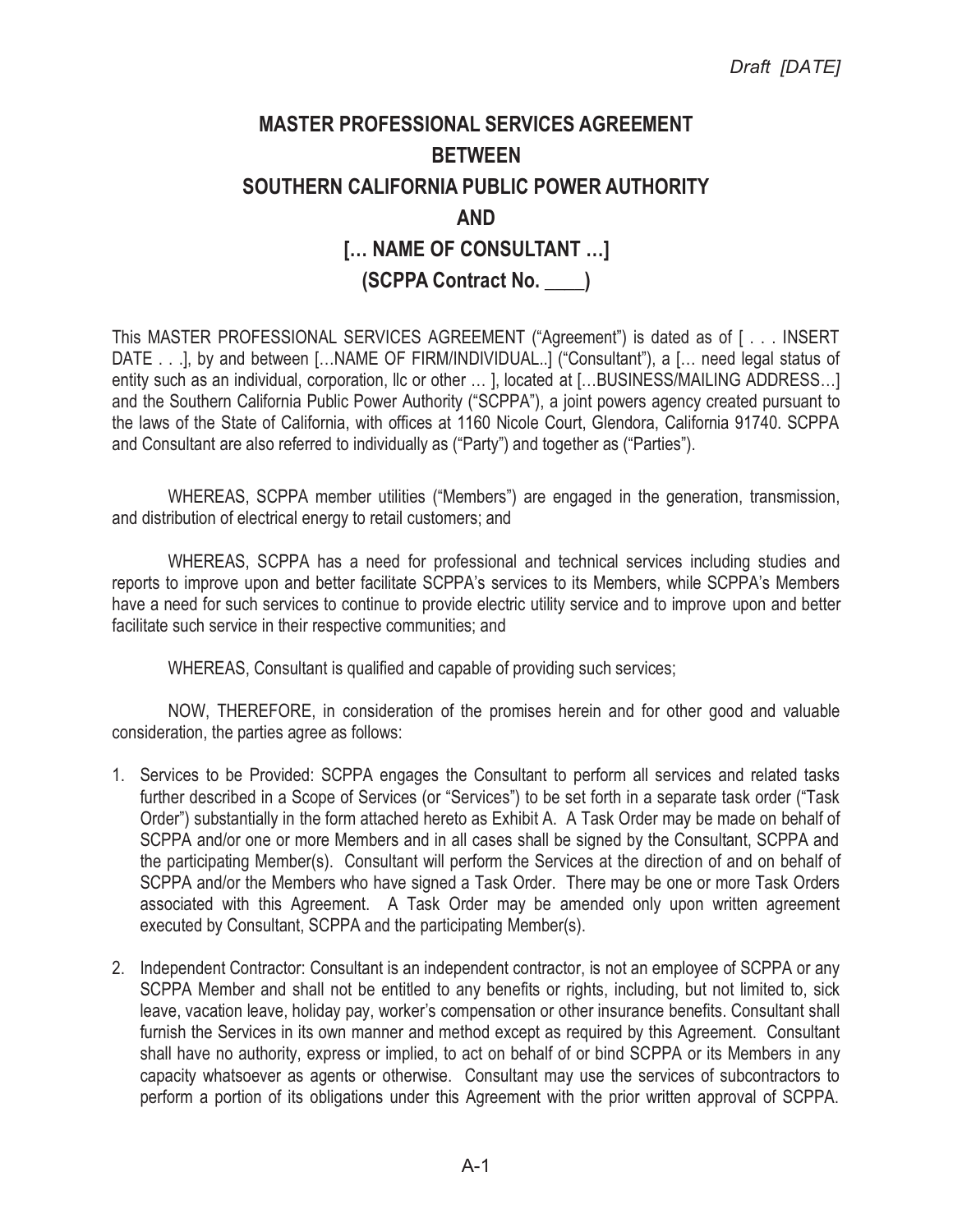Subcontractors shall be provided with a copy of this Agreement and Consultant shall have an affirmative duty to assure that said subcontractors comply with the same and agree to be bound by its terms. Consultant shall be the responsible party with respect to all actions of its subcontractors. Consultant is not required to perform the services at fixed hourly or daily times, nor at SCPPA or Member premises unless as provided in the Scope of Services. Consultant's time spent at SCPPA, Member, or project location premises shall be subject to normal business hours, safety standards and security requirements.

- 3. Standard of Care: The Consultant will perform Services under this Agreement with the degree of skill and diligence normally practiced in the same industry by consultants performing the same or similar services. Consultant shall comply with all Federal, State, County, local and other governing laws, rules and regulations applicable to the performance of the Services including Member business practices or other requirements set forth in a Task Order, including, but not limited to, equal opportunity practices, living wage ordinances, applicable business licenses, taxpayer protection acts (limiting gifts or campaign contributions), and assignment of antitrust causes of action.
- 4. Changes/Amendments: The terms and conditions of this Agreement may not be changed except by written amendment included in a Task Order. Services not expressly set forth herein or in a Task Order are excluded. Consultant shall promptly notify SCPPA if changes to the Scope of Services will affect the schedule, level of effort or payment to Consultant. If Consultant determines that changes should be made to a Task Order, Consultant shall notify SCPPA of such proposed changes in writing, including the effects on the schedule, level of effort and compensation for such changes.
- 5. Payment: SCPPA shall pay Consultant for Services in accordance with the terms and schedule contained in the applicable Task Order. Each invoice shall state the basis for the amount invoiced, including services completed, units and costs, and any work performed. Invoices received by SCPPA on or before the 26<sup>th</sup> day of a given month and are subsequently approved by the Member(s) on or before the 5<sup>th</sup> day of the next month, will be paid by SCPPA by the end of said month for services performed in the previous month. SCPPA shall pay properly invoiced amounts not more than sixty (60) days after delivery of an invoice. If invoices are not received in the time frame above, then SCPPA will use their best efforts to pay within the 60 day term.
- 6. Taxes: Any and all taxes imposed on Consultant's income, imposed or assessed by reason of this agreement or its performance, including but not limited to sales or use taxes, shall be paid by Consultant. Consultant shall be responsible for any taxes or penalties assessed by reason of any claims that Consultant is an employee of SCPPA, and SCPPA and Consultant specifically agree that Consultant is not an employee or agent of SCPPA.
- 7. Indemnity: Consultant shall defend, indemnify and hold harmless SCPPA, its Members and their officers, agents, representatives and employees from and against any and all suits and causes of action, claims, charges, damages, demands, judgments, civil fines and penalties, or losses of any kind or nature whatsoever for death, bodily injury or personal injury to any person, including Consultant's employees and agents, or damage or destruction to any property of either party hereto, or third person in any manner arising by reason of negligent acts, errors, omissions or willful misconduct incident to the performance of this contract on the part of the Consultant, or the Consultant's officers, agents, employees, or subcontractors of any tier, except for the sole active negligence or willful misconduct of SCPPA, its Members and their officers, agents, representatives or employees.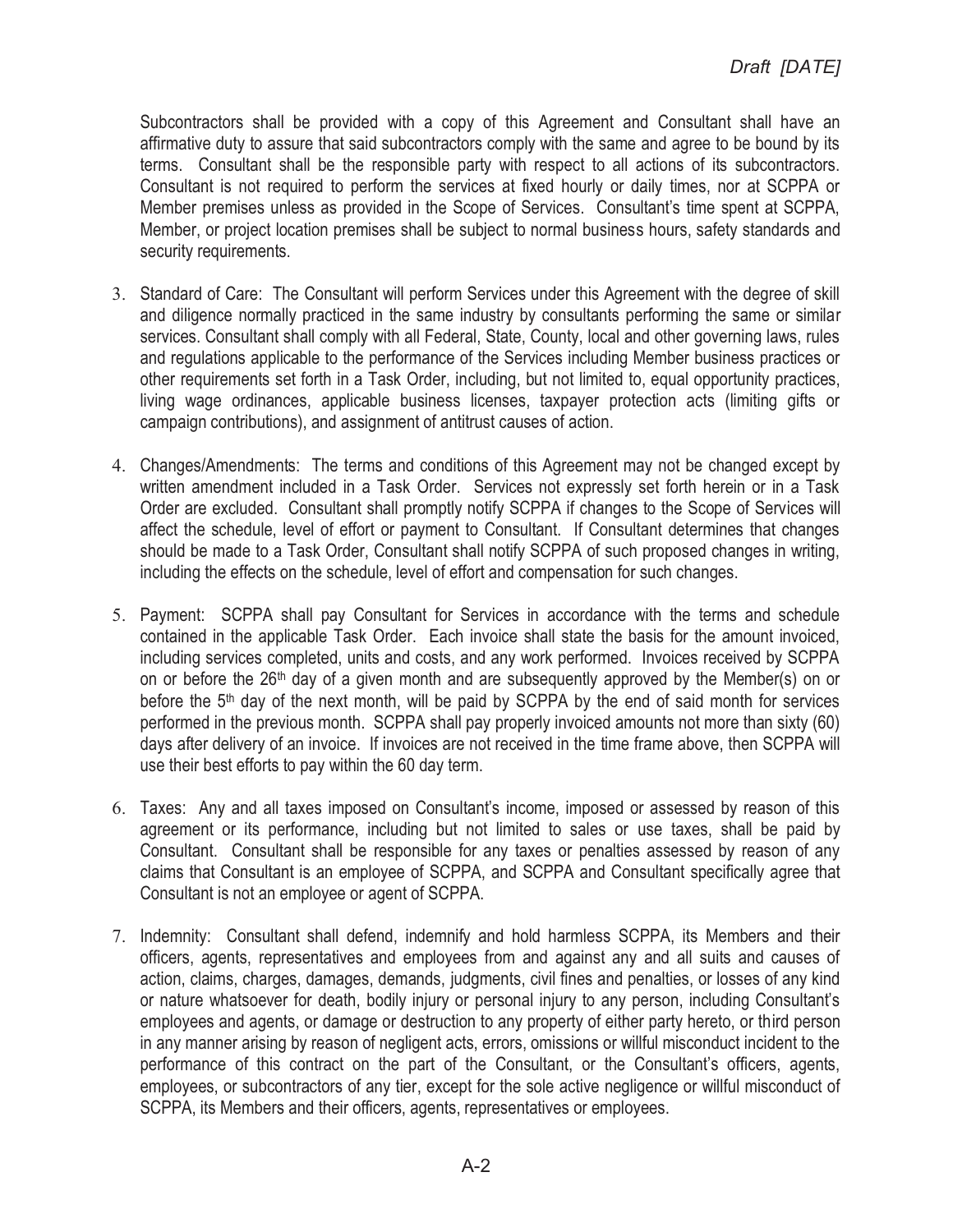- 8. Intellectual Property Infringement. Consultant shall defend, indemnify and hold SCPPA and its Members free and harmless from and against any loss, cost and expense that SCPPA or any Member incurs because of a claim that any deliverables, materials or equipment (hereinafter "Product") provided pursuant to this Agreement infringes on the intellectual property right of others. Consultant's obligations under this indemnification are expressly conditioned on the following: (i) SCPPA must promptly notify Consultant of any such claim; (ii) SCPPA must in writing grant Consultant sole control of the defense of any such claim and of all negotiations for its settlement or compromise (if SCPPA chooses to represent its own interests in any such action, SCPPA may do so at its own expense, but such representation must not prejudice Consultant's right to control the defense of the claim and negotiate its settlement or compromise); (iii) SCPPA and its Members must cooperate with Consultant to facilitate the settlement or defense of the claim; (iv) the claim must not arise from modifications to or misuse of the Product by SCPPA, its Members or others. In the event of any such infringement claim, Consultant, at its sole option and expense, may (A) retake title and possession of the Product and refund all compensation paid by SCPPA, or (B) obtain for SCPPA the right to continue using the Product under the terms of this Agreement; or (C) replace the Product with another that is substantially equivalent in function, or modify the Product so that it becomes non-infringing and substantially equivalent in function.
- 9. Insurance. Consultant shall at its sole cost and expense procure, provide and maintain, and shall require each subcontractor (regardless of tier) to provide and maintain, in effect during the performance of any Services under this Agreement insurance coverage with carriers reasonably satisfactory to SCPPA, as follows:
	- (a) Workers' Compensation insurance in accordance with statutory limits, as required by the state in which the services are to be performed, including a waiver of subrogation favoring SCPPA, and Employer's Liability insurance with limits of not less than one million dollars (\$1,000,000) each employee for accident, \$1,000,000 each employee for disease, and \$1,000,000 policy limit for disease.
	- (b) Commercial General Liability insurance providing coverage for bodily injury, property damage, personal injury, advertising liability, blanket contractual liability, Consultant's obligations under this Agreement, products and completed operations, and coverage for independent contractors with limits of not less than one million dollars (\$1,000,000) for each occurrence, an annual aggregate of two million dollars (\$2,000,000), and a products/completed operations aggregate of two million dollars (\$2,000,000). Such policy shall cover SCPPA (and each Member that is party to a Task Order) as an additional insured, include a severability of interest provision, and be primary and not contributory with respect to any insurance carried by SCPPA or its Members.
	- (c) Commercial Automobile Liability insurance providing coverage for all owned, non-owned, and hired automobiles used by Consultant in the performance of the services with a combined single limit of not less than one million dollars (\$1,000,000) for each occurrence of bodily injury and property damage.
	- (d) Errors & Omissions/Professional Liability insurance, including cover for liability arising from intellectual property infringement, information technology and software development services, with limits of one million dollars (\$1,000,000).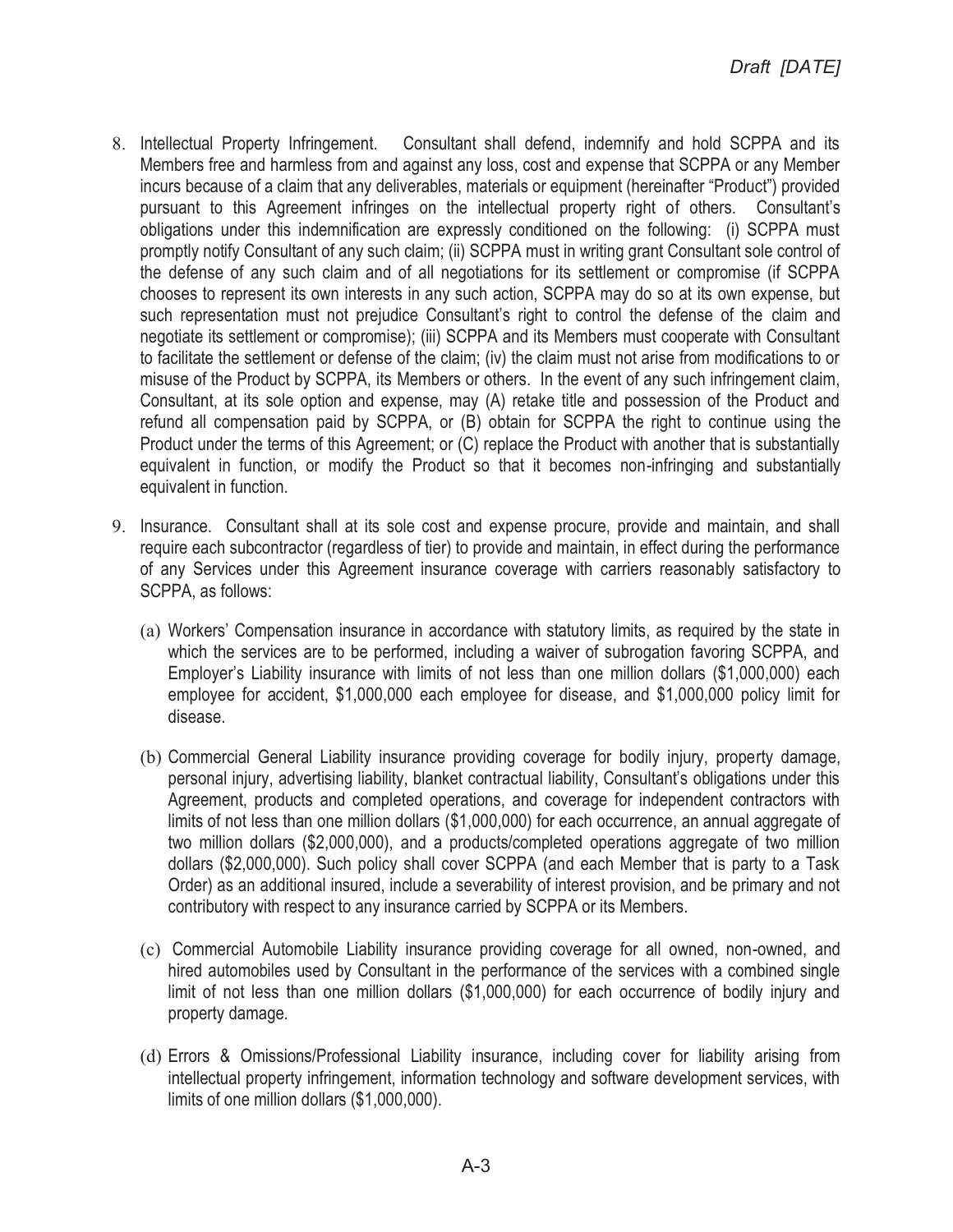The insurance to be provided by Consultant under this Agreement shall not include any of the following: except for Professional Liability Insurance, any claims-made insurance policies; any selfinsured retention or deductible amount greater than two hundred fifty thousand dollars (\$250,000) unless approved in writing by SCPPA; any endorsement limiting coverage available to SCPPA that is otherwise required by this Section 9; and any policy or endorsement language that (i) negates coverage to SCPPA for SCPPA's own negligence; (ii) limits the duty to defend SCPPA under the policy; (iii) provides coverage to SCPPA only if Consultant is negligent, or (iv) permits the recovery of defense costs from any additional insured. The insurance provided under this Agreement shall not contain any restrictions or limitations which are inconsistent with SCPPA's rights under this Agreement.

Consultant shall furnish a certificate of insurance evidencing the required coverages prior to commencement of Services under this Agreement or any Task Order issued pursuant to this Agreement.

The insurance requirements set forth in this Section 9 may be modified in any Task Order, but not otherwise. Any such modification shall apply only to Services performed under that Task Order.

- 10. Term and Termination: The term of this Agreement shall be three (3) years from the date hereof, unless sooner terminated in accordance with this section, at which time it shall either expire or be extended for one (1) additional term of three (3) years, subject again to earlier termination in accordance with this section; provided, that in no case shall this Agreement expire while Services pursuant to any Task Order remain to be completed. SCPPA's decision to grant an extension for an additional three (3) year term shall be at the sole discretion of the SCPPA Executive Director. Notwithstanding anything to the contrary contained herein, either Party may terminate this Agreement, with or without cause, upon thirty (30) days' written notice to the other Party. SCPPA shall pay Consultant for all services rendered up to the date of termination plus reasonable expenses for winding down the services. Any rights or obligations pursuant to Sections 5, 6, 7, 8, and 11 shall survive the expiration or termination of this Agreement.
- 11. Use and Ownership of Work Products:
- (a) Work Product. As used in this agreement, the term "Work Product" means any and all deliverables or materials fixed in a tangible medium of expression, including software code, written procedures, written documents, abstracts and summaries thereof, or any portions or components of the foregoing created, written, developed, conceived, perfected or designed in connections with the Services provided under this Agreement.
	- (b) SCPPA shall retain all rights, title and interest in and to the Work Product, including all intellectual property rights therein and any and all enhancements, improvements and derivative works thereof, and Consultant obtains no rights therein.
- 12. Information Provided by Others: SCPPA and/or its Members shall provide to the Consultant in a timely manner any information needed to perform the Services hereunder. Consultant may rely on the accuracy of information provided by SCPPA and its representatives. Any Customer Data furnished to Consultant by SCPPA or its Members shall be deemed Confidential Information subject to Section 13 of this Agreement. The term "Customer Data" shall mean any and all data that describes anything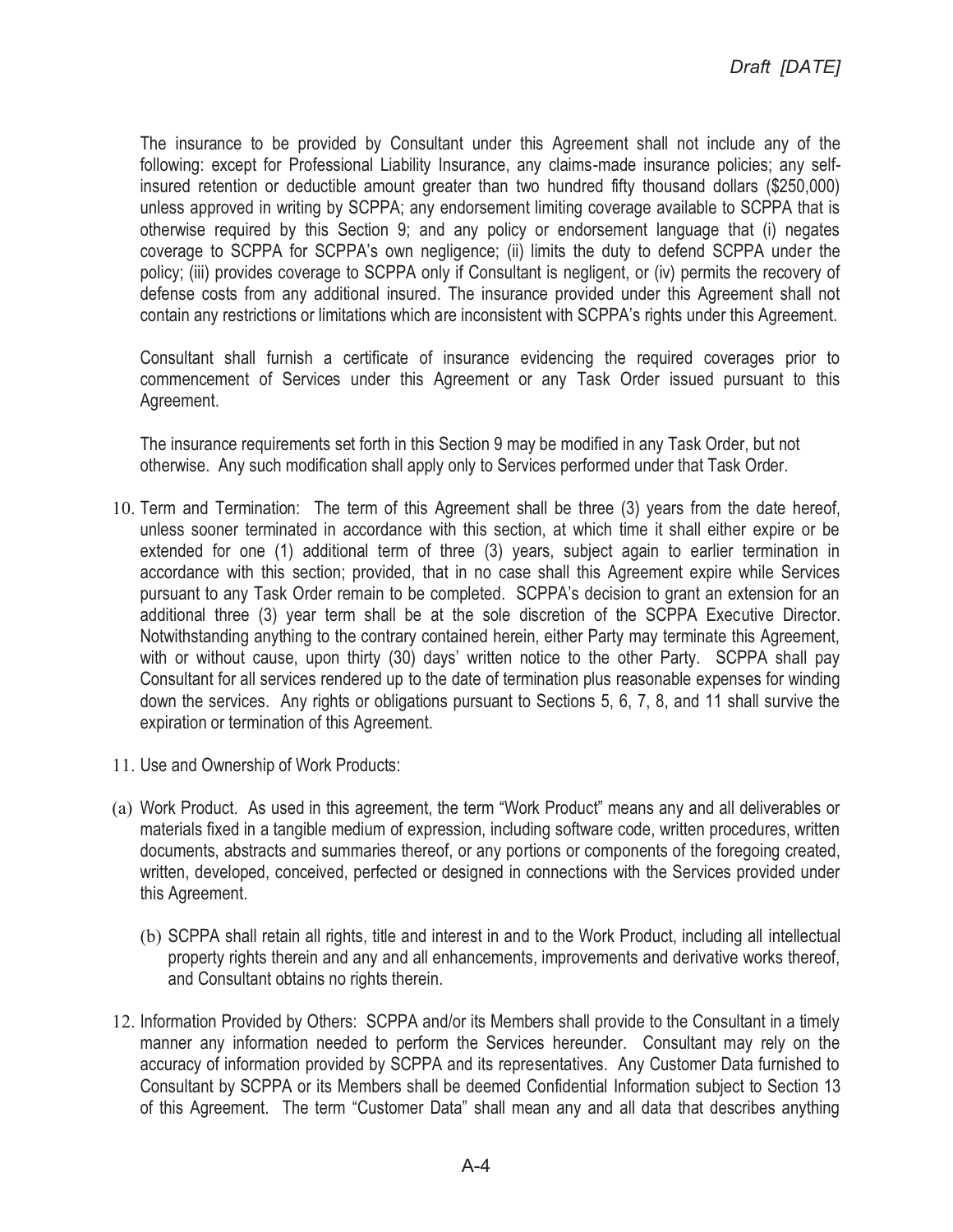whatsoever about an individual customer of a SCPPA Member, such as address, employment, contact information, usage history, financial transactions and/or credit history, or that affords a clear basis for inferring things done by or to an individual or entity such as a record of a person's presence in a place, or requests for temporary changes in service. "Customer Responses" shall be any and all information or opinion collected or gathered from an individual customer of a SCPPA Member, either verbally, in writing, or electronically.

13. Confidential Information: Confidential Information shall be any and all: (1) Customer Data provided by SCPPA or any Members to Consultant or any of Consultant's subcontractors; and (2) Customer Responses collected by Consultant or any of Consultant's subcontractors from customers of any Members; and (3) any information provided to one Party from another that is labeled and/or marked confidential.

Consultant acknowledges and agrees that maintaining customer privacy must be enforced with the highest vigilance, both through good utility practice and the requirements of California law, including but not limited to California Public Utilities Code Sections 394.4 and 8381. Notwithstanding the foregoing, Confidential Information does not include information which (i) at the time of disclosure is within the public domain through no breach of this Agreement by Consultant; (ii) has been known or independently developed by and is currently in the possession of Consultant prior to disclosure or receipt hereunder; (iii) was or is acquired by Consultant from a third party (other than a SCPPA Member Customer contacted by Consultant through the operation of this Agreement) who did not to Consultant's knowledge breach an obligation of confidentiality by disclosing it to Consultant.

Confidential Information in Consultant's possession must be kept in a secure location. Confidential Information received from customers of a Member will only be provided by Consultant to SCPPA and its designated representatives, and to no other party. Consultant shall, when directed by SCPPA, create aggregated data derived from Confidential Information in such a way such that individual customer responses or data cannot be determined. Consultant will retain the Confidential Information only so long as is necessary to perform Consultant's tasks under the Agreement, and after such time, the Confidential Information will be returned to SCPPA (or at SCPPA's written option, destroyed), and Consultant will retain no copies of the Confidential Information.

Consultant shall be responsible to ensure that any subcontractors used to provide Services that have access to Confidential Information or who will collect Customer Responses comply with the provisions Section 13.

14. Dispute Resolution: Consultant and SCPPA shall attempt to resolve conflicts or disputes under this Agreement in a fair and reasonable manner and agree that if resolution cannot be made to attempt to mediate the conflict by a professional mediator. If mediation does not settle any dispute or action which arises under this Agreement or which relates in any way to this Agreement or the subject matter of this Agreement, the Parties may agree in writing to arbitration under the rules governing commercial arbitration as promulgated by the American Arbitration Association, arbitrability shall be subject to the Federal Arbitration Act and the locale of the arbitration shall be Southern California.

#### 15. Representatives

SCPPA's representative for administration of this Contract is [ fill in ], telephone number (626) 793- 9364, fax number (626) 793-9461 and e-mail address is [ fill in ]. All of Consultant's questions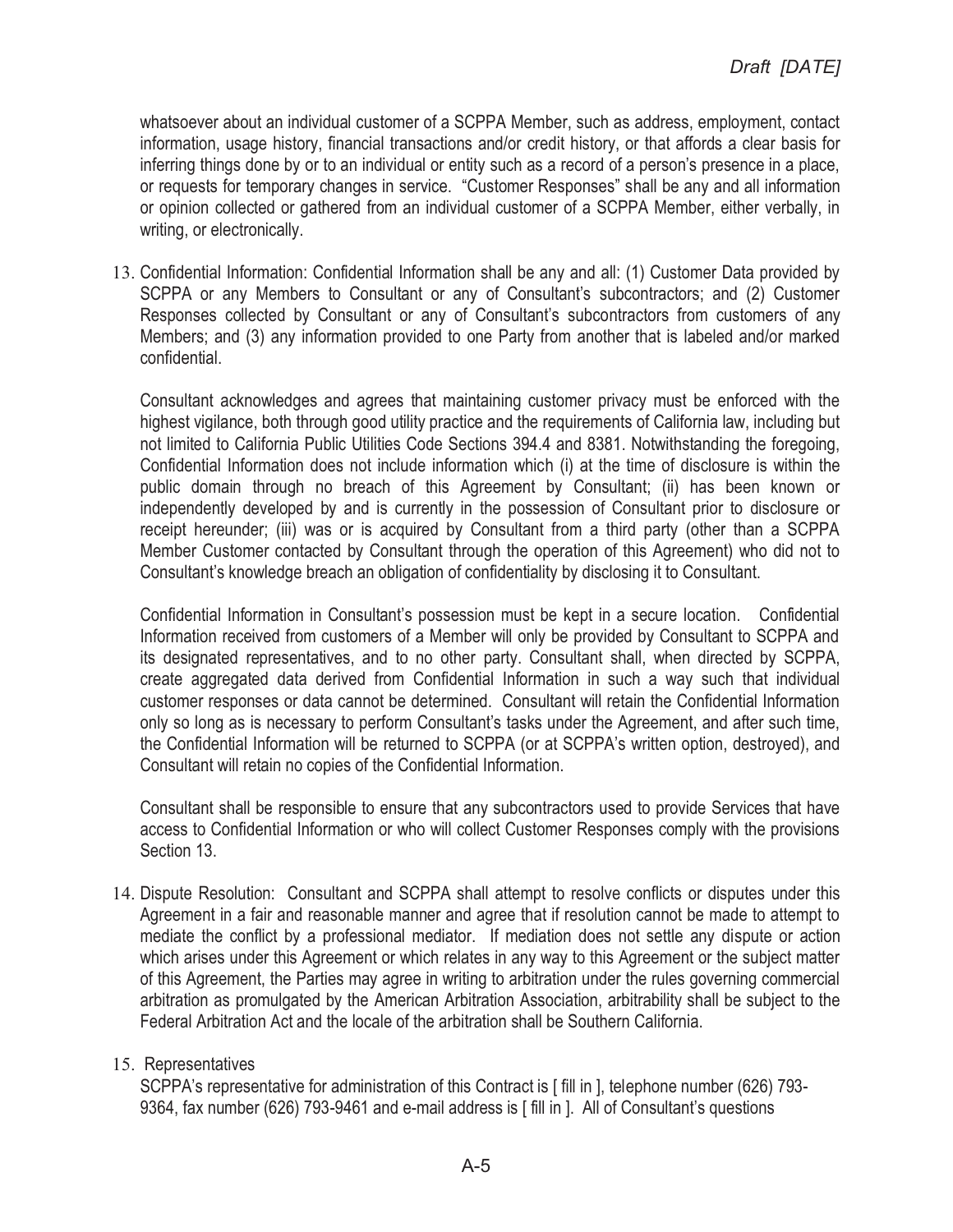pertaining to this Agreement shall be referred to the above-named person(s), or to the representative's designee.

Consultant's representative for this Contract is [ fill in ], telephone number [ fill in ], fax number [ fill in ] and e-mail address is [ fill in ]. All of SCPPA's questions pertaining to this Agreement shall be referred to the above-named person.

The representatives set forth herein shall have authority to give all notices required herein.

16. Notices

All notices, requests, demands and other communications hereunder shall be deemed given only if in writing signed by an authorized representative of the sender (which may be other than the representatives referred to in Section 15) and delivered by first class mail, postage prepaid; by electronic mail or facsimile, with a hard copy mailed first class, postage prepaid; or when sent by a courier or service guaranteeing overnight delivery to the receiving party, addressed as follows:

| To SCPPA:                            | To Consultant:          |
|--------------------------------------|-------------------------|
| [fill in – same as name in Sect. 15] | $\int$ fill in - same a |
| 1160 Nicole Court                    | Street                  |
| Glendora, CA 91740                   | City, St                |
| (626) 793-9364                       | Phone                   |
| XXX@scppa.org                        | XXX@                    |

same as name in Sect. 15] **Street Address** City, State Zip  $Phone(s)$ XXX@YYY.com-net-org-gov

Either party may change its address for the purposes of this Section by giving written notice of such change to the other party in the manner provided in this Section.

Notice shall be deemed effective: 1) immediately, upon personal delivery; 2) two calendar days after transmission by electronic mail or facsimile; five calendar days after deposit in first class mail, if mailed within the United States; and ten calendar days after deposit in the mail, if mailed from outside the United States.

- 17. Miscellaneous:
	- (a) This Agreement is binding upon and will inure to the benefit of SCPPA and Consultant and their respective successors and assigns. Neither Party may assign its rights or obligations hereunder without the prior written consent of the other Party; provided, however, that either Party may assign this Agreement to a successor of the Party's entire business relating to this Agreement.
	- (b) If any provision of this Agreement is invalid or unenforceable, the remainder of this Agreement shall continue in full force and effect and the provision declared invalid or unenforceable shall continue in full force shall continue as to other circumstances in accordance with, the laws of the State of California.
	- (c) This Agreement is entered into in Los Angeles County in the State of California and shall be governed by, and construed in accordance with, the laws of the State of California. [SIGNATURE PAGE FOLLOWS]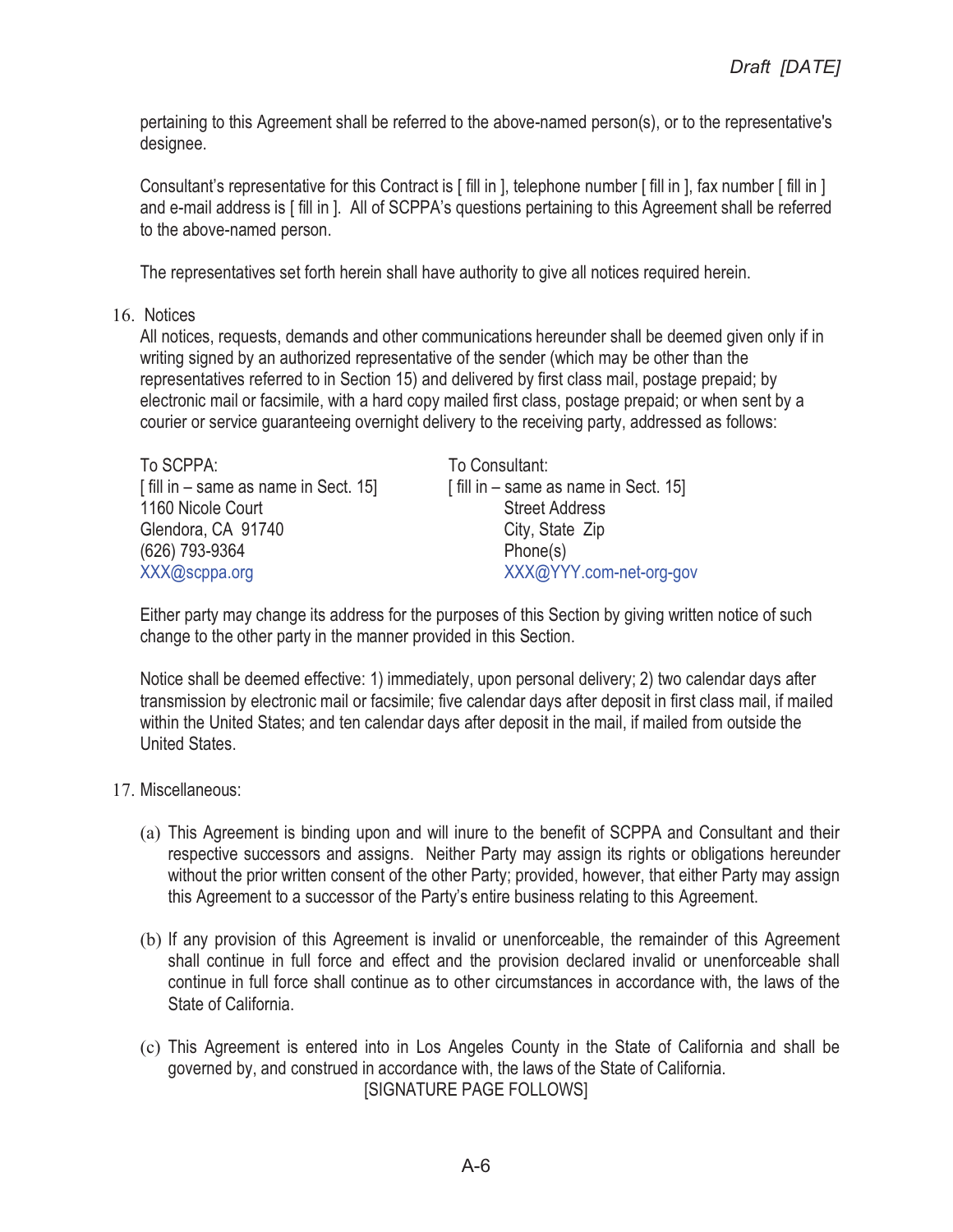IN WITNESS WHEREOF, the Parties have executed this Agreement on the date first written above.

## **SOUTHERN CALIFORNIA PUBLIC POWER AUTHORITY**

By: \_\_\_\_\_\_\_\_\_\_\_\_\_\_\_\_\_\_\_\_\_\_\_\_\_\_\_\_\_\_\_\_\_\_

 BILL D. CARNAHAN Executive Director

and;

[ … **LEGAL ENTITY NAME** …]

By: \_\_\_\_\_\_\_\_\_\_\_\_\_\_\_\_\_\_\_\_\_\_\_\_\_\_\_\_\_\_\_\_\_\_

[ … PRINTED NAME IN CAPS …] [ … printed title …]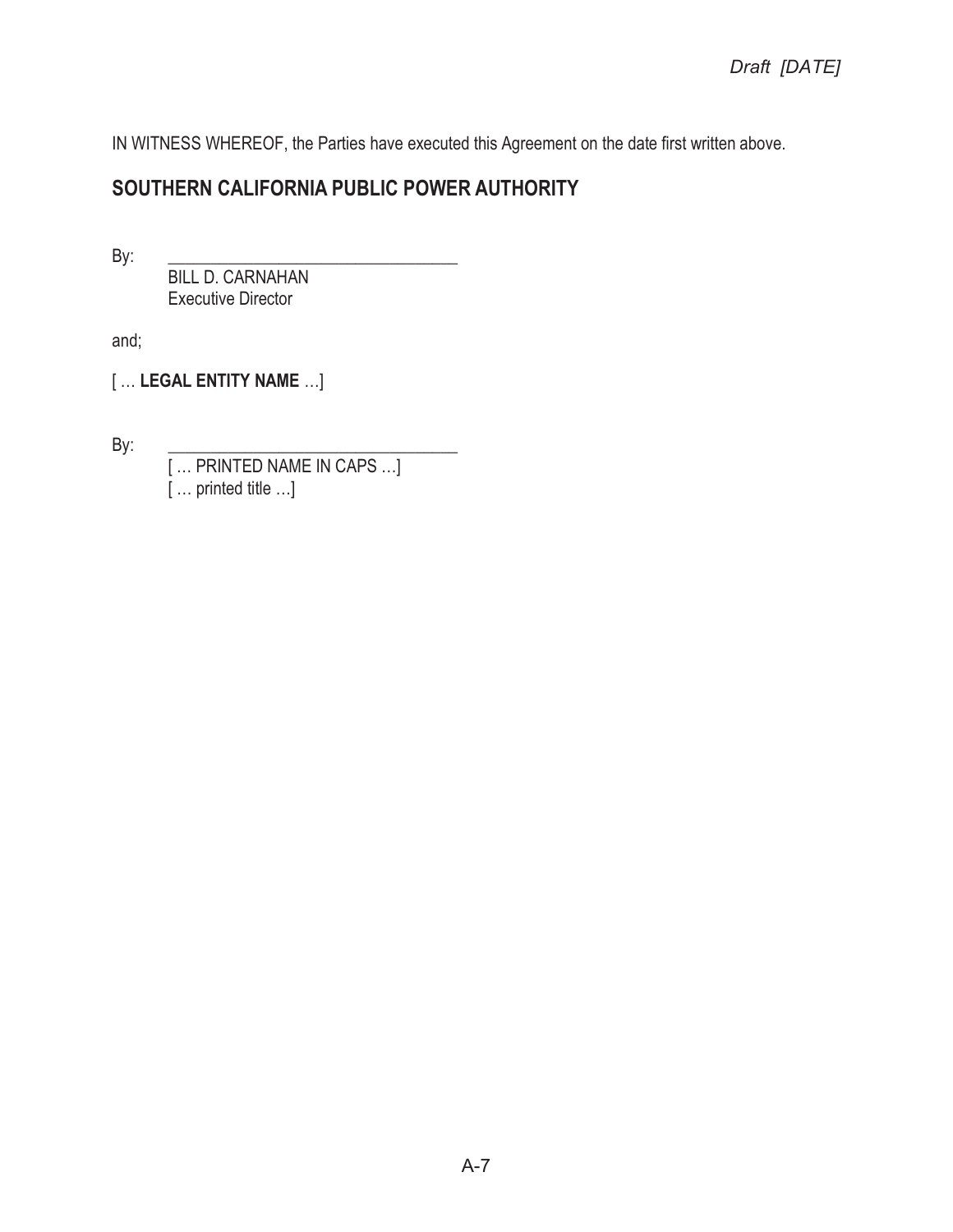## **EXHIBIT A**

## **TASK ORDER FORM**

**Date:**

# **Project Description: Participating SCPPA Member(s) (if applicable):**[ ] **Consultant:** [ ]

## **SCPPA Contract No.:**[ ]

Consultant, SCPPA and the participating SCPPA Member(s) identified above (if any) agree that Consultant shall provide the Services specified herein pursuant to the terms and conditions of the Master Professional Services Agreement ("Agreement") between SCPPA and Consultant dated [..input Master Professional Services Agreement date…], except as specifically modified herein.

## **Scope of Services**

**[**Add Introduction or General Description of Services, if desired]

**Task 1:** 

**Task 2:** 

**Task 3:** 

[Add tasks as needed]

## **Compensation and Schedule**

**[Specify fees and schedule]**

## **Amendment(s) to the Agreement**

[Specify, or indicate "None."]

[SIGNATURE PAGE FOLLOWS]